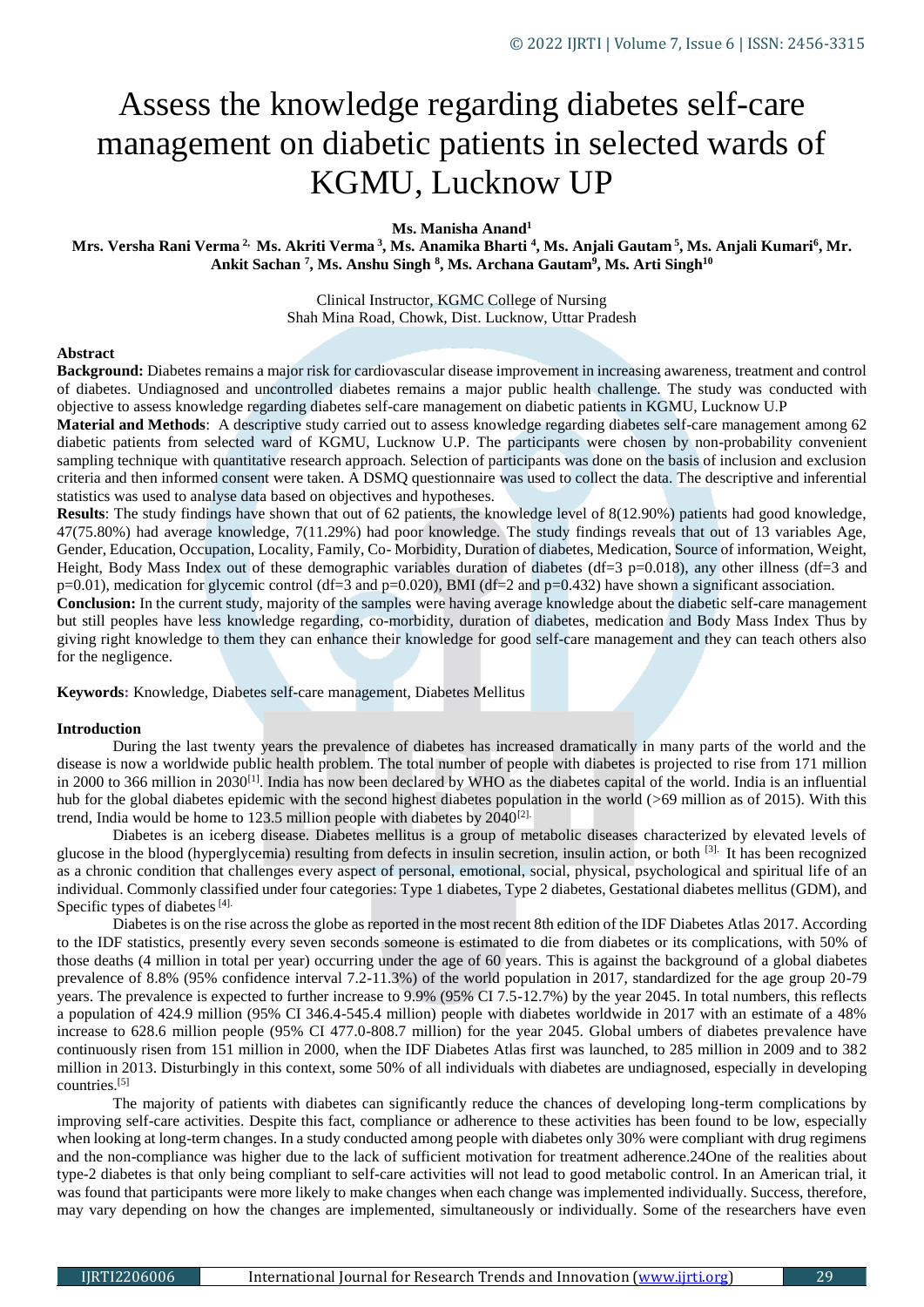suggested that health professionals should tailor their patient self-care support based on the degree of personal responsibility the patient is willing to assume towards their diabetes self-care management<sup>[6]</sup>

During the clinical experience and analyzing previous studies, investigators noticed that majority of patients with diabetes mellitus do not take prescribed treatment, neglecting the do's and don'ts of diet and do not know the importance of exercise and foot care etc. which leads them to complications. Thus, the investigators felt the need to assess knowledge regarding diabetes selfcare management on diabetic patients, which may contribute in planning and implementing nursing care and education accordingly.[7]

# **Materials and Methods**

A descriptive study was used to assess the knowledge self-care diabetic management at different wards of KGMU, Lucknow, a total of 62 samples were taken from the different wards by using non probability convenient sampling technique. Patient with gestational diabetes and juvenile diabetes and diabetic patient who are above 70 years of age were excluded for this study. Demographic variables used in this study were age, gender, education, occupation, locality, family history, co-morbidity, duration of diabetes, medication, source of information, weight, height, and body mass index. A DSMQ questionnaire was used to collect the data which consist 16 set of questions, and categorized as very good, good, average and poor knowledge. Reliability was done by using split half method on 6 samples and the r value was 0.92 which indicates tool was reliable.

Pilot study has been done in the Gandhi medicine ward of King George's Medical University. After conducting pilot study it was noted that the study was feasible. The legal and administrative permission was obtained from concerned authorities, and the data was collected from all participants, and required minimum 20 minutes to fill the questionnaire. After filling the questionnaire educative material i.e. information booklet was given to them and it was explained by the researcher directly to the sample for enhancing knowledge. All the collected data was tabulated and analyzed based on objectives by using appropriate statistical methods.

# **Results**

**Description of demographic variables:** The majority of adults 26 (41.9%) belonged to age group of 31-45 years, 19 (30.6%) belongs to 16-30 years, and 13 (21.0%) belongs to 46-60 years. Highest numbers of adults were male 39 (62.9%), and female were 23 (37.1%). There were 22 (35.5%) of adults had intermediate education, 13 (21.0%) were from primary, 11 (17.7%) had graduate education. In terms of occupation the highest number is 27 (43.5%) from private job, 18 (29.0%) were housewife, 12 (19.4%) were had government job. Majority of adults 42 (67.7%) belong to rural area whereas 20 (32.3 %) belong to urban areas. Higher percent 26 (41.9%) had family history of diabetes, 11 (17.7%) had family history of obesity and hypertension. Duration of diabetes is 30 (48.4%) from 1-5 years, 19(30.6%) less than 1 years, 8(12.9%) more than 10 years. Majority 42(67.7%) had type 2 diabetes and 20 (32.3%) had type 1 diabetes.

Among 30 (48.4%) had other illness, 23(37.1%) had hypertension, 8 (12.9%) had thyroid disorders respectively. Higher percent 30 (48.4%) was consuming oral medication for glycemic control, 20 (32.3%) had insulin injection for glycemic control, and 8 (12.9%) had both oral and insulin medication for glycemic control. Majority 38(61.3%) had overweight, 12(19.4%) had obese and normal BMI respectively, significantly 43(69.4%) had previous knowledge on diabetes mellitus, and 21(48.8%) had knowledge from health personnel, 11(25.6%) had knowledge from neighbors, friend and others.

**Awareness on diabetes self-care management:** Out of 62 samples 47 (75.0%) had average knowledge, 8 (12.90%) had good knowledge and 7(11.29) had poor knowledge in relation to diabetes self-care management, and the mean score was 48.99 and SD 15.06.

**Item analysis of awareness on diabetes self-care management:** Around (37.1%) of samples check blood sugar levels with care and attention, (30.6%) of samples eat food which makes easy to achieve optimal blood sugar levels, (29.0%) of samples keep all doctors' appointments recommended for their diabetes treatment, (54.8%) of samples take diabetes medications as prescribed, (35.5%) of samples eat occasionally lots of sweets or other foods rich in carbohydrates, (35.7%) of samples record their blood sugar levels regularly, (33.3%) of samples never avoid diabetes in terms of doctor appointment, (33.9%) of samples do regular physical activity, (33.9%) of samples strictly follow the dietary recommendations given by doctor, (40.3%) of samples agree in somewhere that they do not check their blood sugar levels frequently, (37.1%) of samples disagree that they avoid physical activity, (37.1%) of samples disagree that they tend to forget to take or skip their diabetes medication. (43.5%) of samples disagree that sometimes they have real food binges, (41.9%) of samples agrees regarding their diabetes care, (33.9%) of samples disagree that they tend to skip planned physical activity and (35.5%) of samples agrees that their self-care is poor.

**Association of awareness with their selected demographic variables:** The below table depicted that the socio demographic variables such as duration of diabetes, any other illness and medication for glycemic control have significant association with knowledge level at 0.05 level. However other variables did not have any association with knowledge level.

|                      |                        | $N=62$ |          |  |
|----------------------|------------------------|--------|----------|--|
| <b>Variable</b>      | <b>F-value/t-value</b> | Df     | p-value  |  |
| Age                  | 0.14                   |        | 0.939    |  |
| Gender               | 0.09                   |        | 0.770    |  |
| Locality             | 0.27                   |        | 0.872    |  |
| Education            | 0.88                   | 4      | 0.484    |  |
| Occupation           | 1.09                   | 4      | 0.579    |  |
| Family history       | 1.11                   |        | 0.354    |  |
| Type of diabetes     | 1.40                   |        | 0.242    |  |
| Duration of diabetes | 3.64                   |        | $0.018*$ |  |

#### **Table 1: Association of awareness with their selected demographic variables**